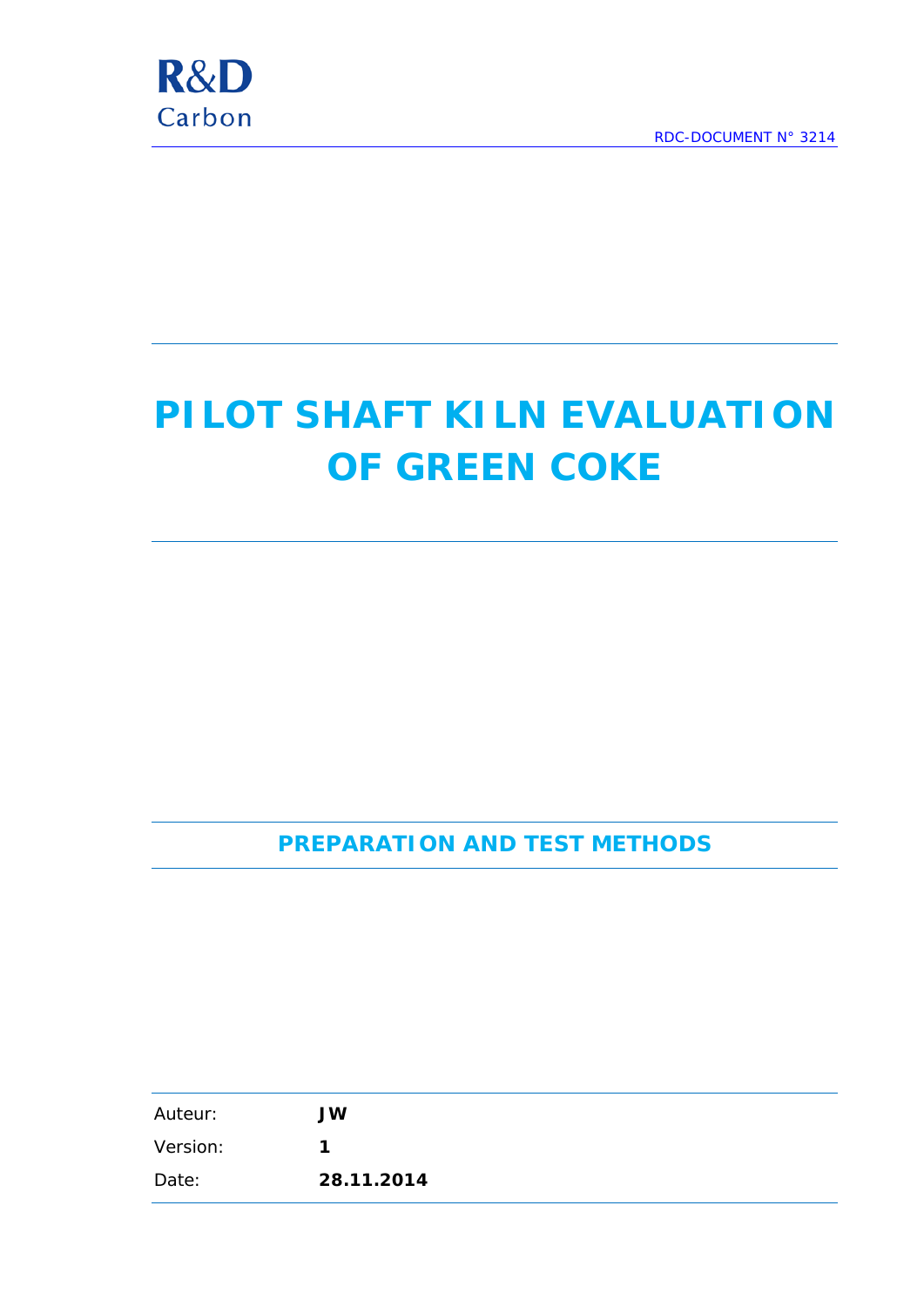

# **Table of contents**

| 5.1 |  |
|-----|--|
|     |  |
| 6   |  |
|     |  |

#### <span id="page-1-0"></span>**1 Introduction**

R&D Carbon (RDC) has developed a special pilot shaft kiln for the evaluation of green cokes. The full pilot shaft kiln evaluation described in this document includes the determination of the green coke quality, the calcinability of the coke and the final calcined coke quality that can be achieved.

The green coke quality will be determined by the measurement of its typical properties.

The calcinability of the material will be firstly evaluated by static calcinations made with different calcined coke additions in order to see the agglomeration propensity of the coke, and then by calcining it in the PRO 203 pilot shaft kiln.

The calcination of the material will be made in two steps. The first one will be the calcination up to 1'000°C in the pilot shaft kiln in order to remove the volatiles present in the green coke. The second one will be the static calcination of the pre-calcined material in order to reach a typical real density.

The final calcined coke quality will then be determined by measuring all typical properties after shaft kiln and static calcination.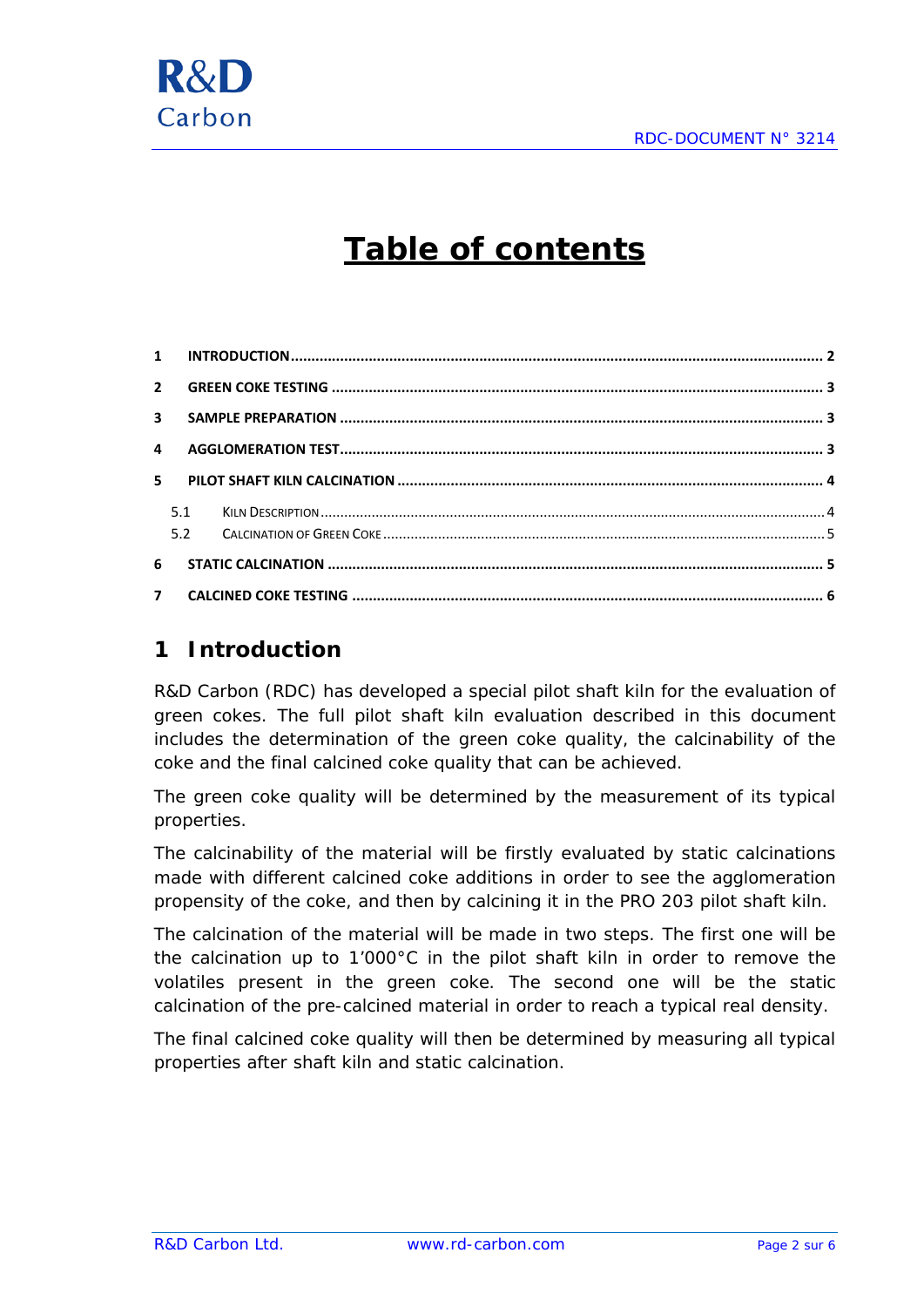

#### <span id="page-2-0"></span>**3 Green Coke Testing**

4 x 55 gallons (minimum of 400 kg) of a representative green coke is needed for a complete evaluation. This sample will be firstly divided to produce a 5 kg sample which will be tested in the R&D Carbon laboratory. The properties shown in the table below will be performed.

| <b>Pos</b>    | <b>Properties</b>            | Unit                     | <b>Method</b>    | <b>Method RDC</b>   |
|---------------|------------------------------|--------------------------|------------------|---------------------|
|               | Water Content Coke           | %                        | <b>ISO 11412</b> | M204                |
| $\mathcal{L}$ | Volatile Matter              | %                        | ISO 9406         | M175                |
| 3             | Hardgrove Grindability Index | $\overline{\phantom{a}}$ | ISO 5074         | M196                |
| 4             | Sieving Analysis             | %                        | ISO 12984        | M111                |
| 5             | <b>Flements XRF</b>          | %, ppm                   | ISO 12980        | M <sub>103</sub> -1 |
| 6             | Ash Content                  | %                        | ISO 8005         | M <sub>169-1</sub>  |
|               |                              |                          |                  |                     |

**Figure 1: Properties of Green Coke**

## <span id="page-2-1"></span>**4 Sample Preparation**

The sample will be firstly dried at 200°C in order to prepare the coke fraction  $\leq$  16 mm that will be used for the evaluation. After sieving, the material  $> 16$ mm will be crushed and sieved again until all the material is  $<$  16 mm. The crushed fractions will be added to the natural ones and the sample will be homogenized.

### <span id="page-2-2"></span>**5 Agglomeration Test using Static Calcination**

An agglomeration test will be performed before the shaft kiln calcination in order to see if a calcined coke addition will be necessary due to clogging propensity of the green coke.

For this purpose, pilot static calcinations of 5 kg samples (< 16 mm fraction) will be made, in the BF12 static calcining furnace, to evaluate the agglomeration behavior of the coke. Three calcinations will be made respectively with 0%, 10% and 20% addition of calcined coke. The calcined coke for the addition will be the one used for the 0% addition test. The following calcination program will be applied:

| RT to $200^{\circ}$ C: | $200^{\circ}$ C/h |
|------------------------|-------------------|
|                        |                   |

| $100^{\circ}$ C/h<br>$200^{\circ}$ C to $800^{\circ}$ C:<br>$\rightarrow$ |  |
|---------------------------------------------------------------------------|--|
|---------------------------------------------------------------------------|--|

- 800°C to 1'100°C: 50°C/h
- Soaking Time at 1'100°C: 20 hours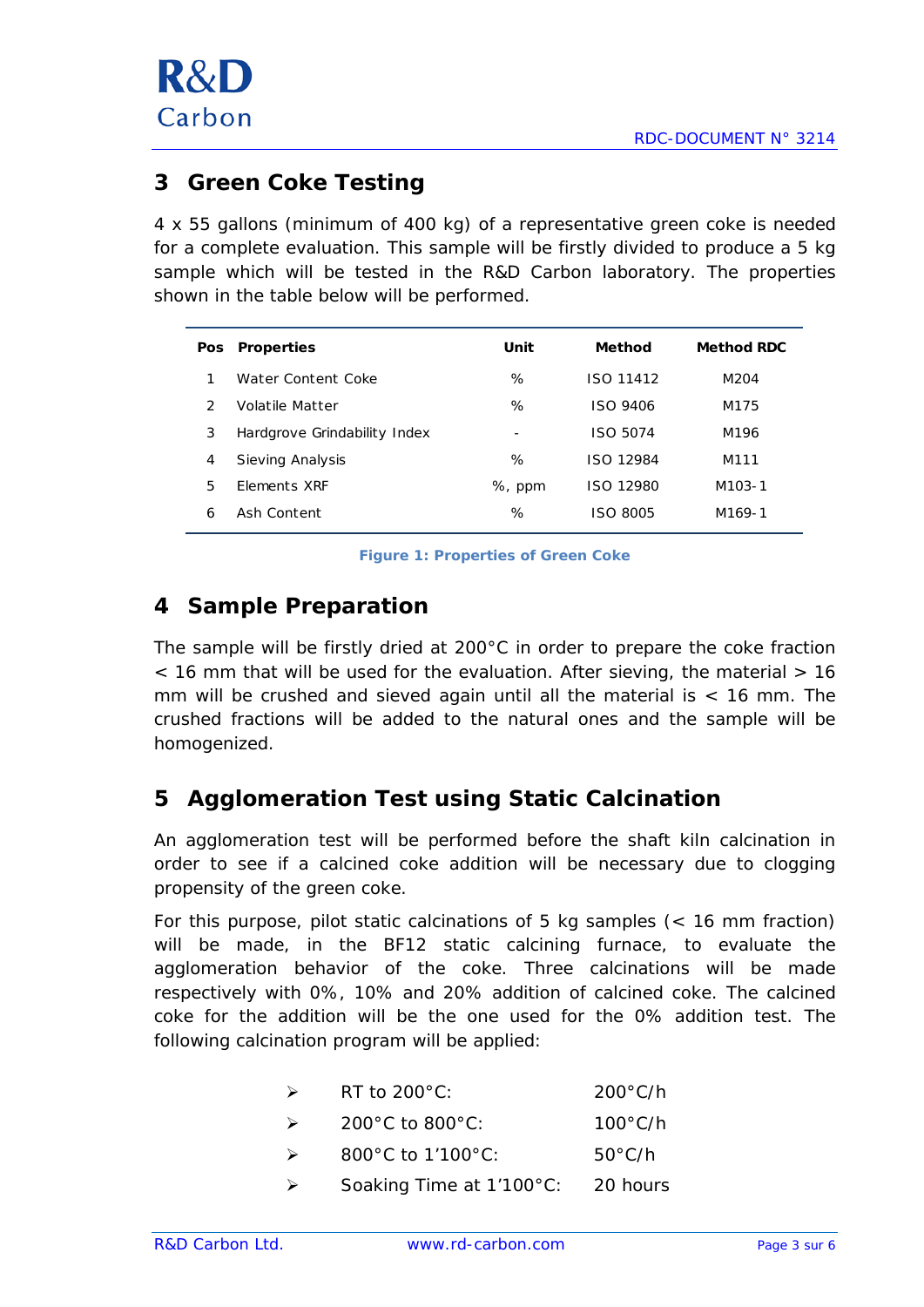

The agglomeration behavior of the coke will be evaluated by sieving before and after calcination. Based on the difference in grain size between the green and calcined product, an optimum calcined coke addition for shaft kiln calcination will be estimated.

The calcination yield of the green coke will be determined from the static calcination.



**Figure 2: RDC 164 Calcining Furnace BF12 C**

### <span id="page-3-0"></span>**6 Pilot Shaft Kiln Calcination**

#### <span id="page-3-1"></span>**6.1 Kiln Description**

R&D Carbon has developed a continuous pilot shaft kiln unit using green coke sized at < 16 mm. This kiln simulated the condensation and coking of the volatiles on the descending semi-calcined coke bed. The 90 cm tall furnace is electrically heated at 1'000°C and has an internal cylindrical tube of 30 cm. The off-gases are removed from the tube top where a draft is applied to the kiln. The throughput regulated by the frequency of the volumetric discharge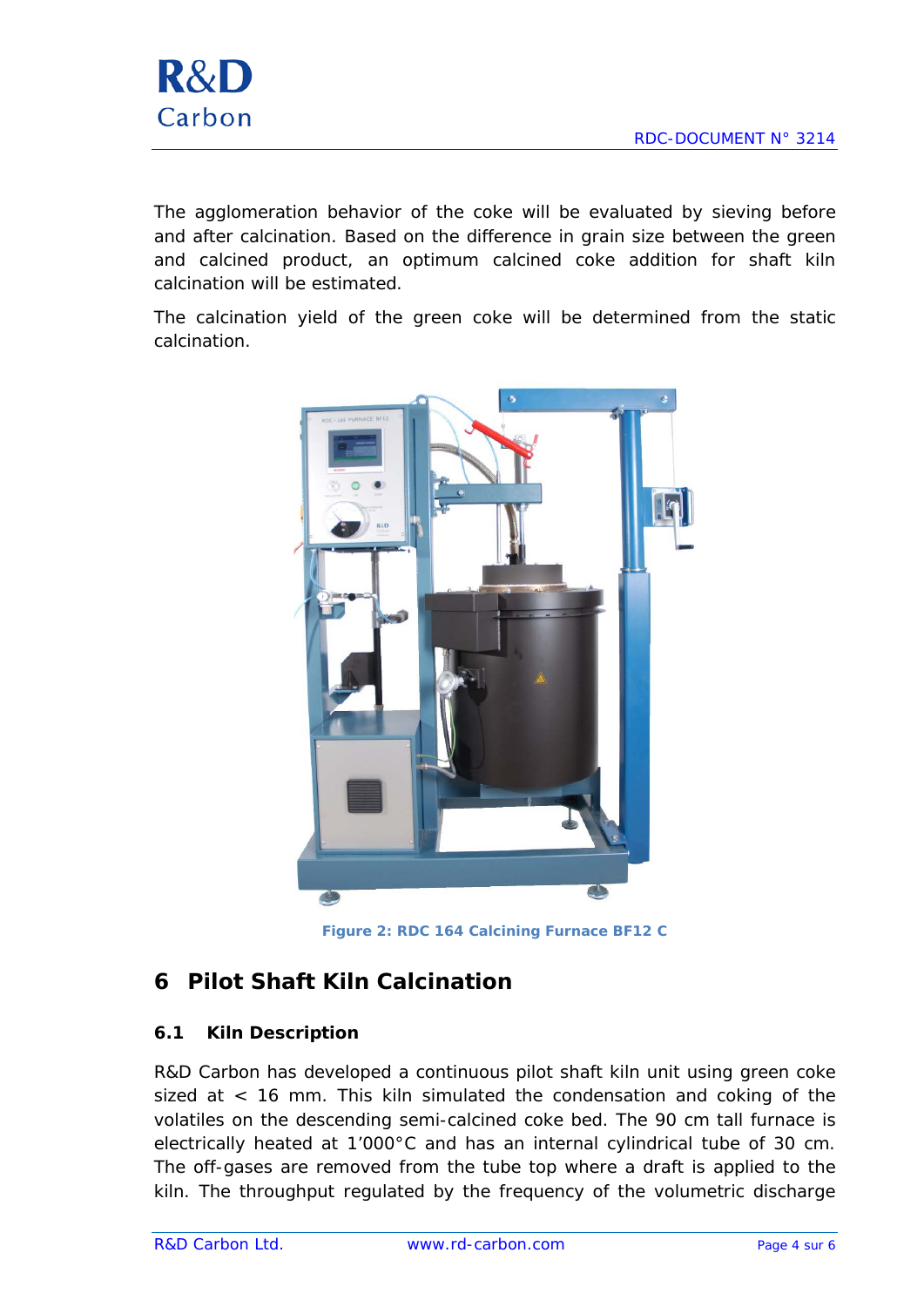end is 15 kg/h and the total residence time of the coke material is about 7 hours. Cooling is made indirectly by water circulation at the bottom side of the unit.



**Figure 3: PRO 203 Pilot Shaft Kiln**

#### <span id="page-4-0"></span>**6.2 Calcination of Green Coke**

100 kg of the prepared fraction < 16 mm of green coke will be calcined in the PRO 203 Pilot Shaft Kiln described above. The green coke will be calcined with an addition of calcined coke previously estimated from the agglomeration test. The calcined coke used for the addition will be static calcined green coke to evaluate.

### <span id="page-4-1"></span>**7 Static Calcination**

The shaft kiln calcined coke, where the volatiles have been removed, will be calcined at a finishing temperature of 1'125°C in order to reach the final real density. The final calcination will be made in the BF24 baking furnace with the following program:

| RT to $200^{\circ}$ C:   | $200^{\circ}$ C/h |
|--------------------------|-------------------|
| 200°C to 800°C:          | $100^{\circ}$ C/h |
| 800°C to 1'125°C:        | $50^{\circ}$ C/h  |
| Soaking Time at 1'125°C: | 20 hours          |
|                          |                   |